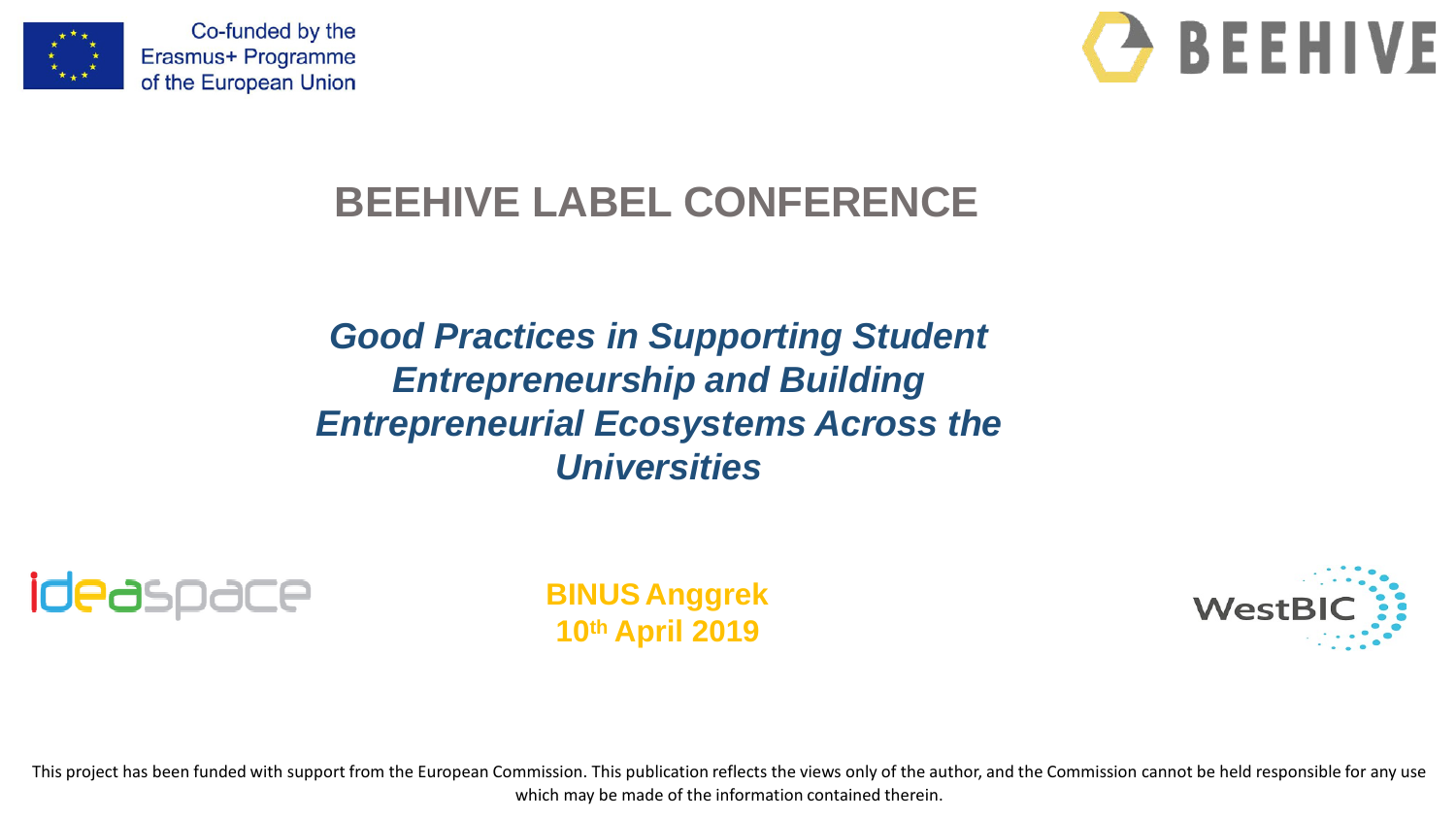



## Key Programme Components Accelerator/Entrepreneurship Programmes

- Mentors and Advisors are key to propelling the idea's/products
- The other start-up participants are an important stimulus/guide
- The programme should add credibility to promoters start-up journey
- Programme must build on the inputs/resources that the project has already undertaken
- The investors and VCs are a good fit for the idea's/products.

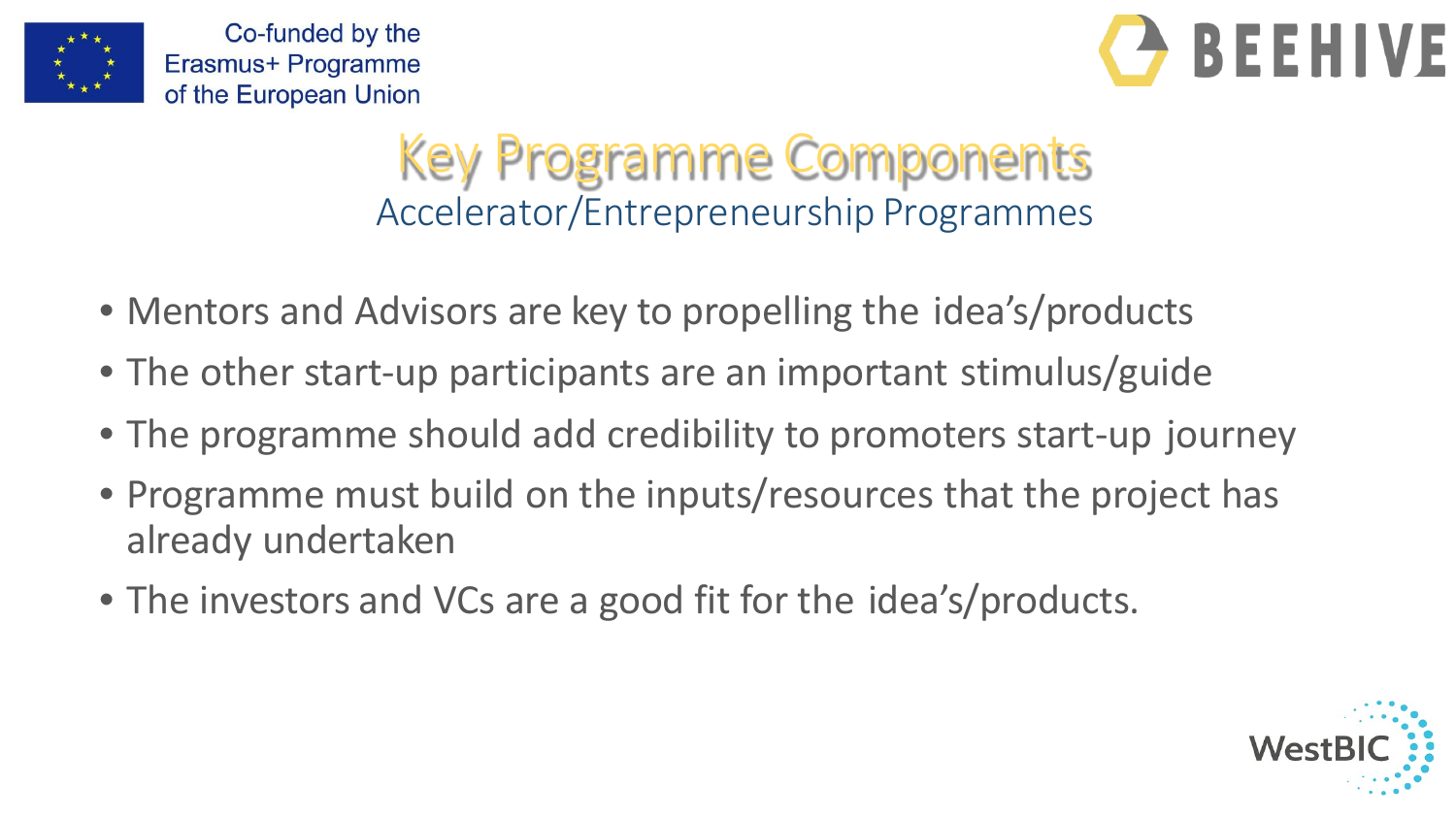



## Mixed Sector V's Specialist Sector Accelerator/Entrepreneurship Programmes **Mixed Sector**

- Easier to source a range of mixed companies
- Participants can provide complimentary services to other participants
- Invest Programme resources across more than one industry area

### **Specialist Sector**

- Networking/industry contacts/mentors benefit all of the participants
- Participants can share same industry knowledge e.g. Regulatory issues
- Can make it easier to attract investors who invest in one sector only.

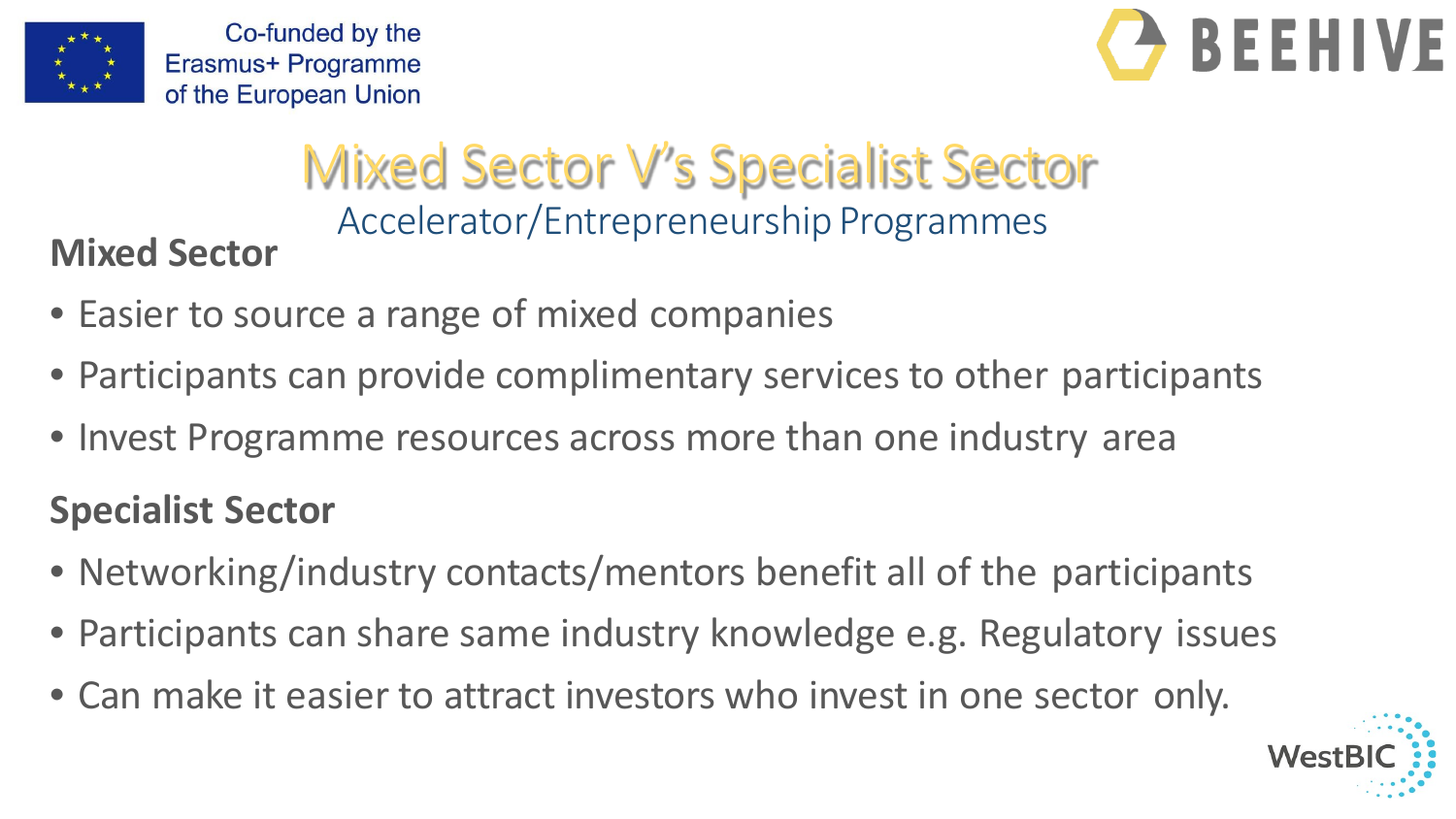



## Engaging with External Investors Accelerator/Entrepreneurship Programmes

### **Provide an outline of:**

- What the Company Does
- Team and Advisory Panel
- Present Position Product development, customers/trials etc
- Sales and Marketing Overview and Market Validation
- Competitors and Barriers to Entry
- The Opportunity and the Companies Ability to Scale
- Financial Summary 3 Year Financial Projections
- Investment Required

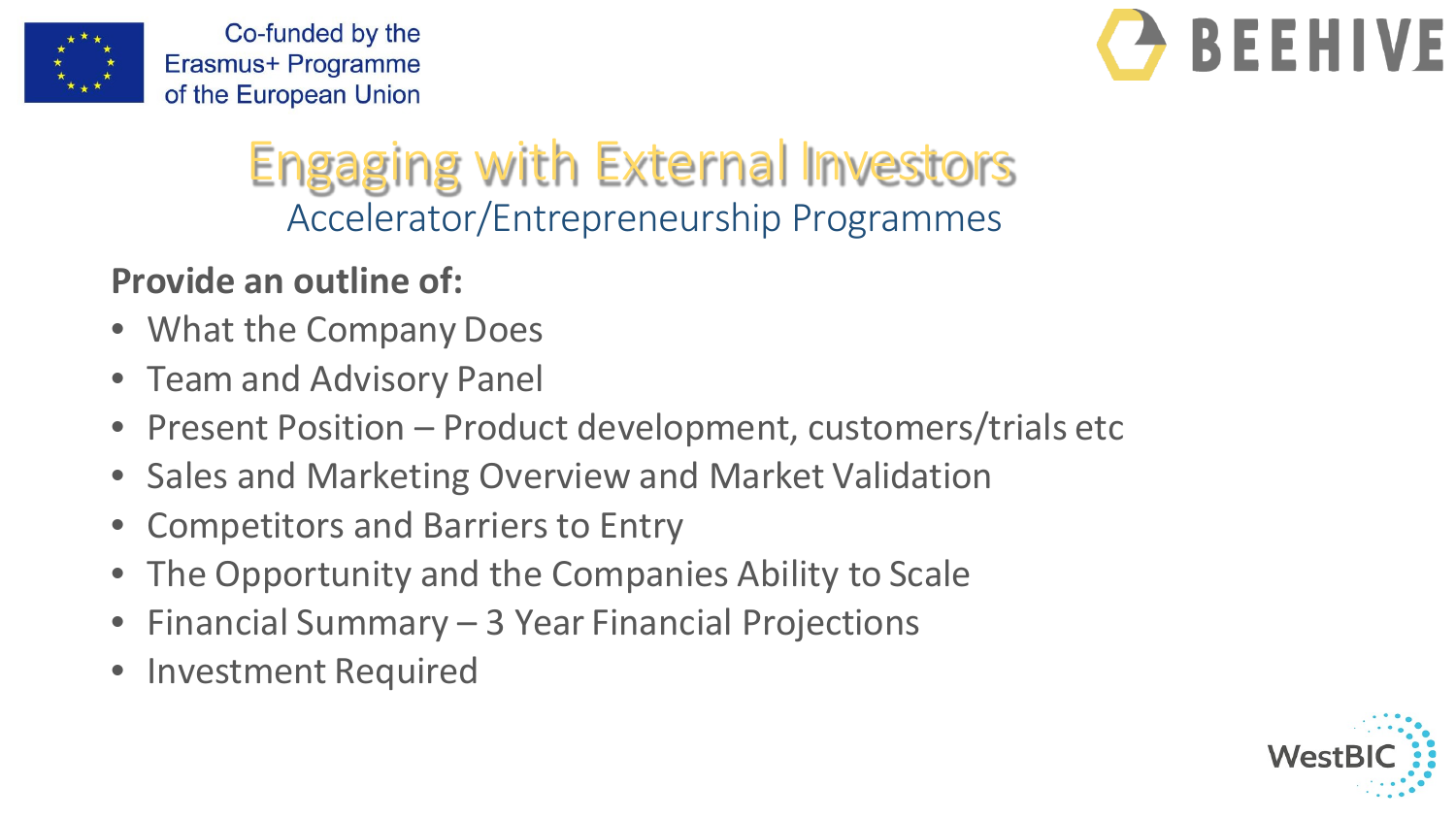## HBAN - Irish Halo Business Angel Network

We match private investors with pre-screened investment opportunities in early stage, start-up and developing businesses

Private investors get access to ambitious, early stage companies with growth potential

Businesses seeking funding get access to private investors with business expertise

HBAN can provide Professional Advisors with alternative investment and financing options for their clients



**Business**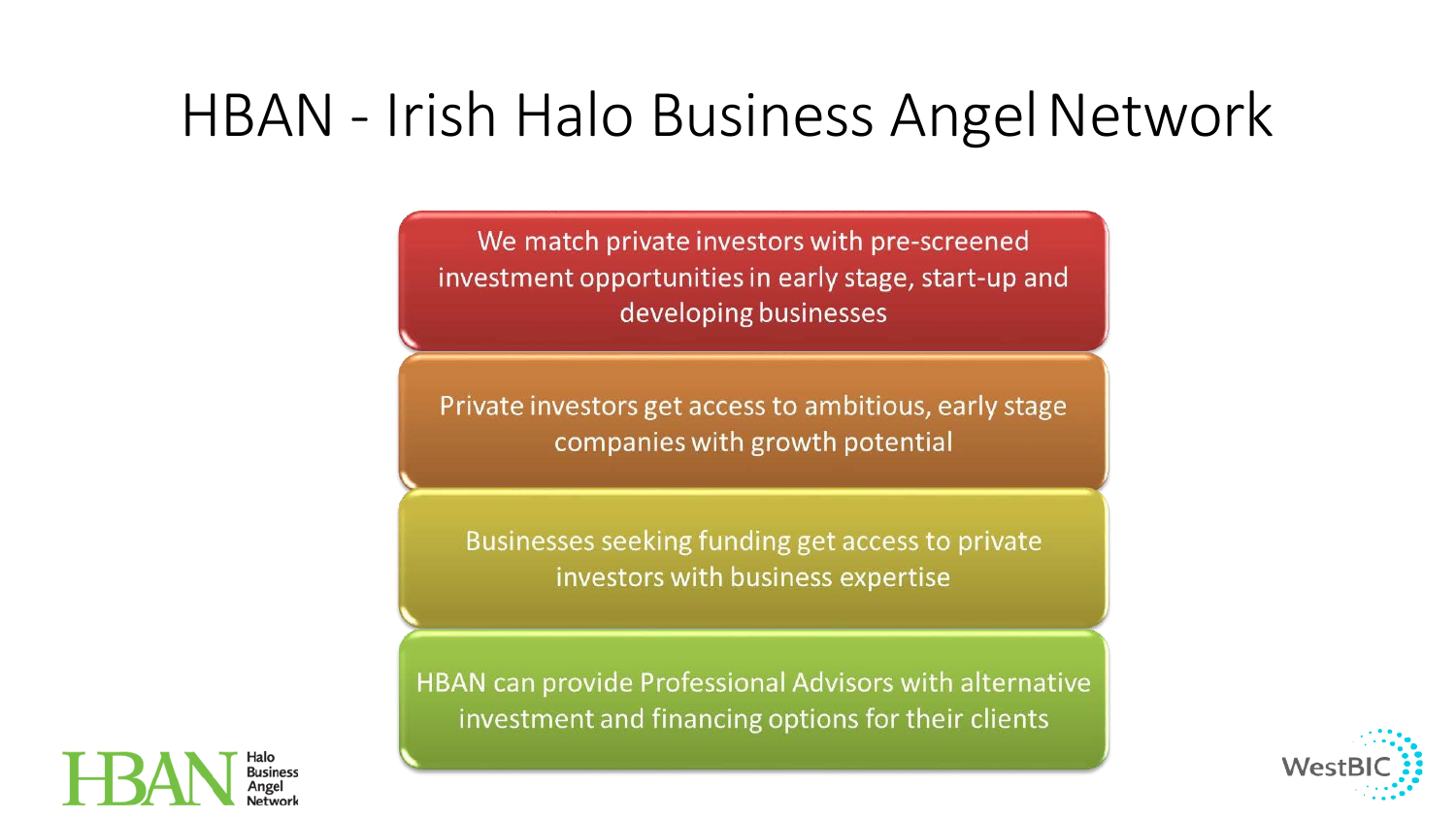



#### https://www.youtube.com/watch?v=19o7kJ0aVIM









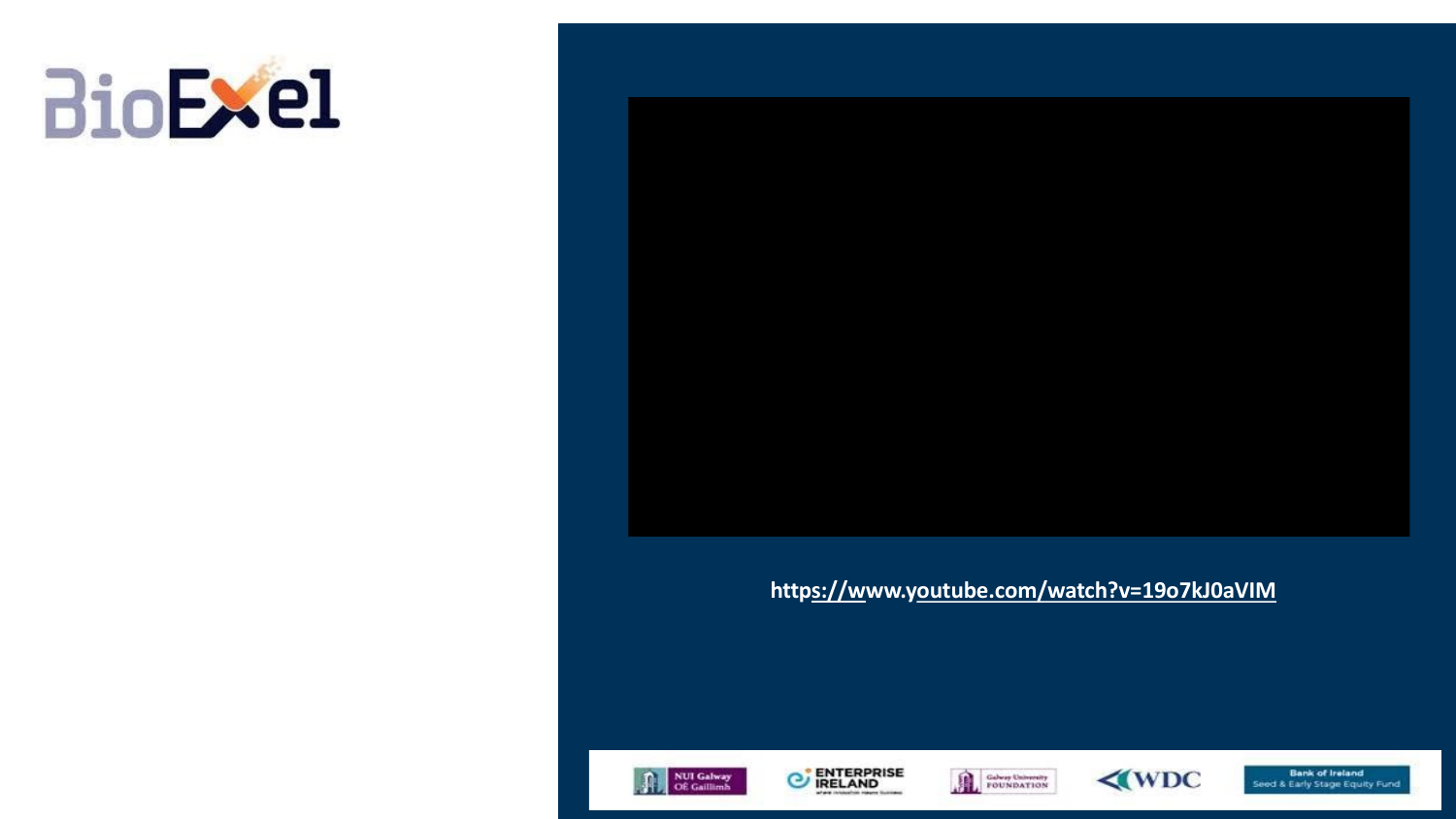

# Ireland's first medtech accelerator

- Clinics
- €95k Funding
- Training
- Entrepreneur-in-residence
- Mentoring
- Investor days
- Coaching
- Access to space, clinics, labs









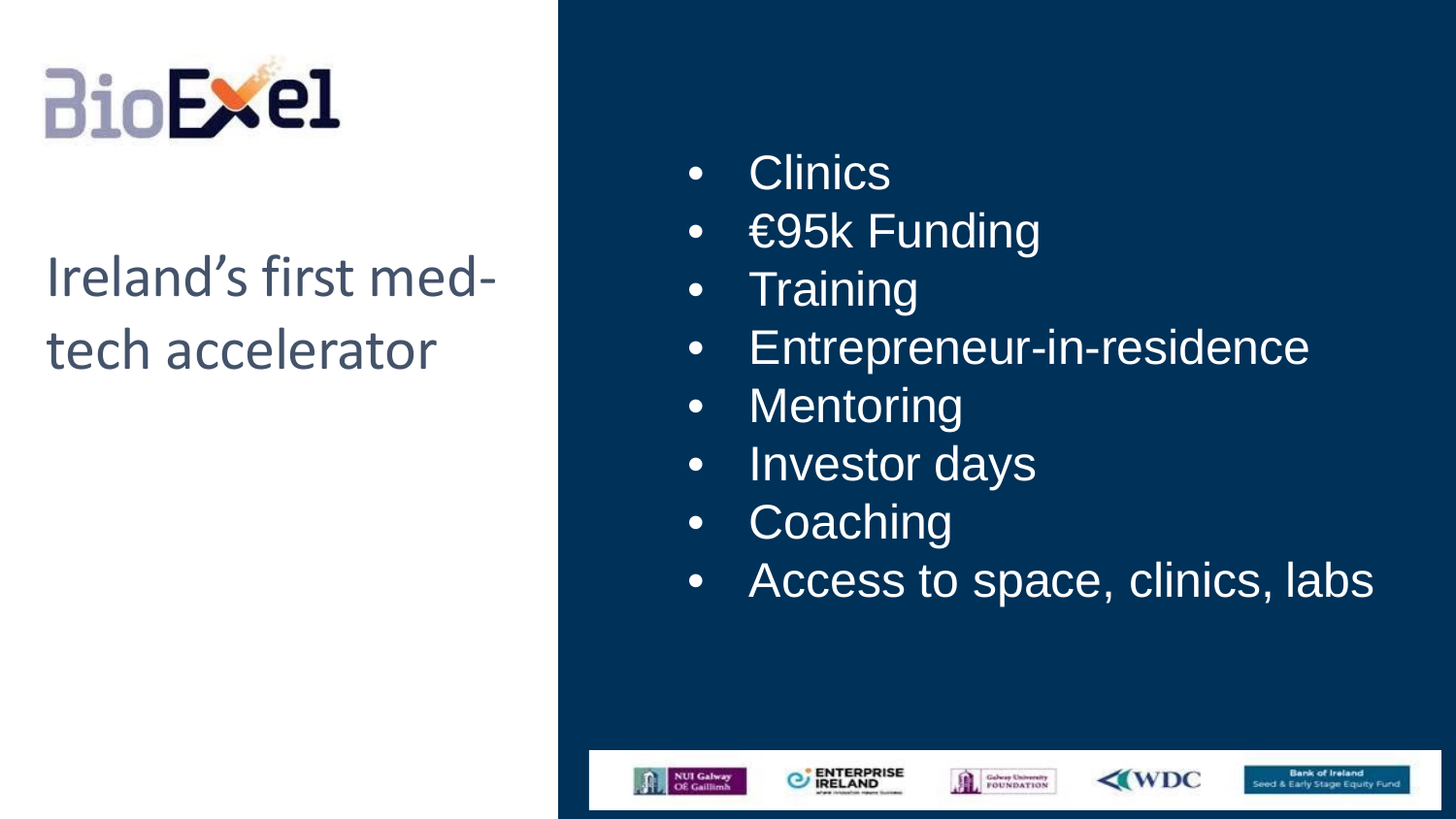



# **Attracting quality candidates to the Accelerator Program**

- When they know your why
	- Mission of the accelerator
- Identify the watering holes, where can you find your audience?
	- Online: such as Startup PH Facebook Group and its sister groups, PHackers Slack Group, and more specific groups such as Fintech PH, Renewable Energy Philippines, Independent Creative and Advertising Professionals, and others
	- Offline: Co-working spaces, technology business incubators (TBIs), networking Events
	- Startup founders from other TBIs display a certain level of readiness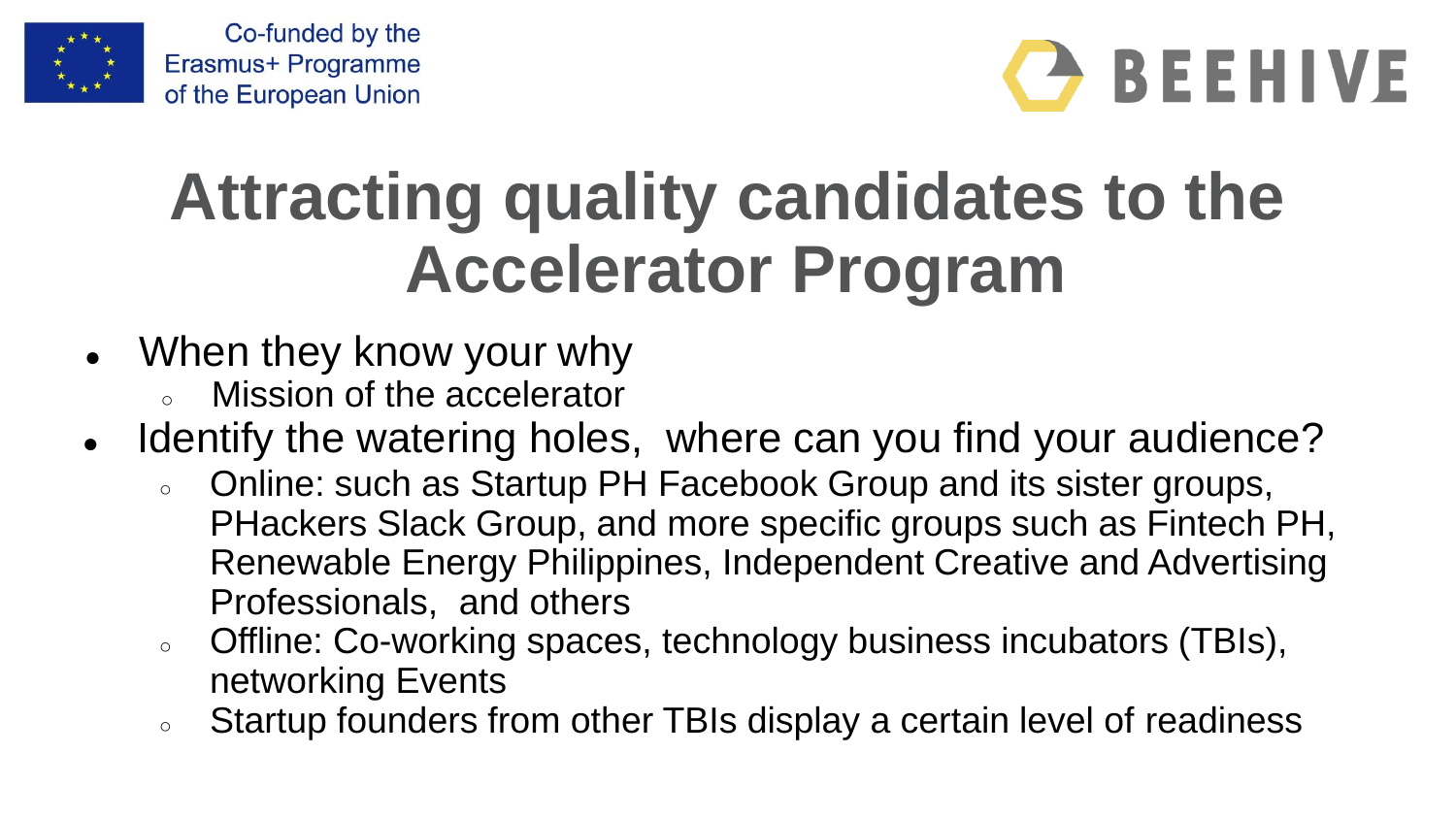



# **Attracting quality candidates to the Accelerator Program**

- Personify the target audience
	- Better understand their needs and challenges
	- Enables you to speak their language based on the work/project that they are doing
	- Helps communicate accelerator features and benefits
- Take advantage of your alumni community
	- Your graduates are the best ambassadors for your accelerator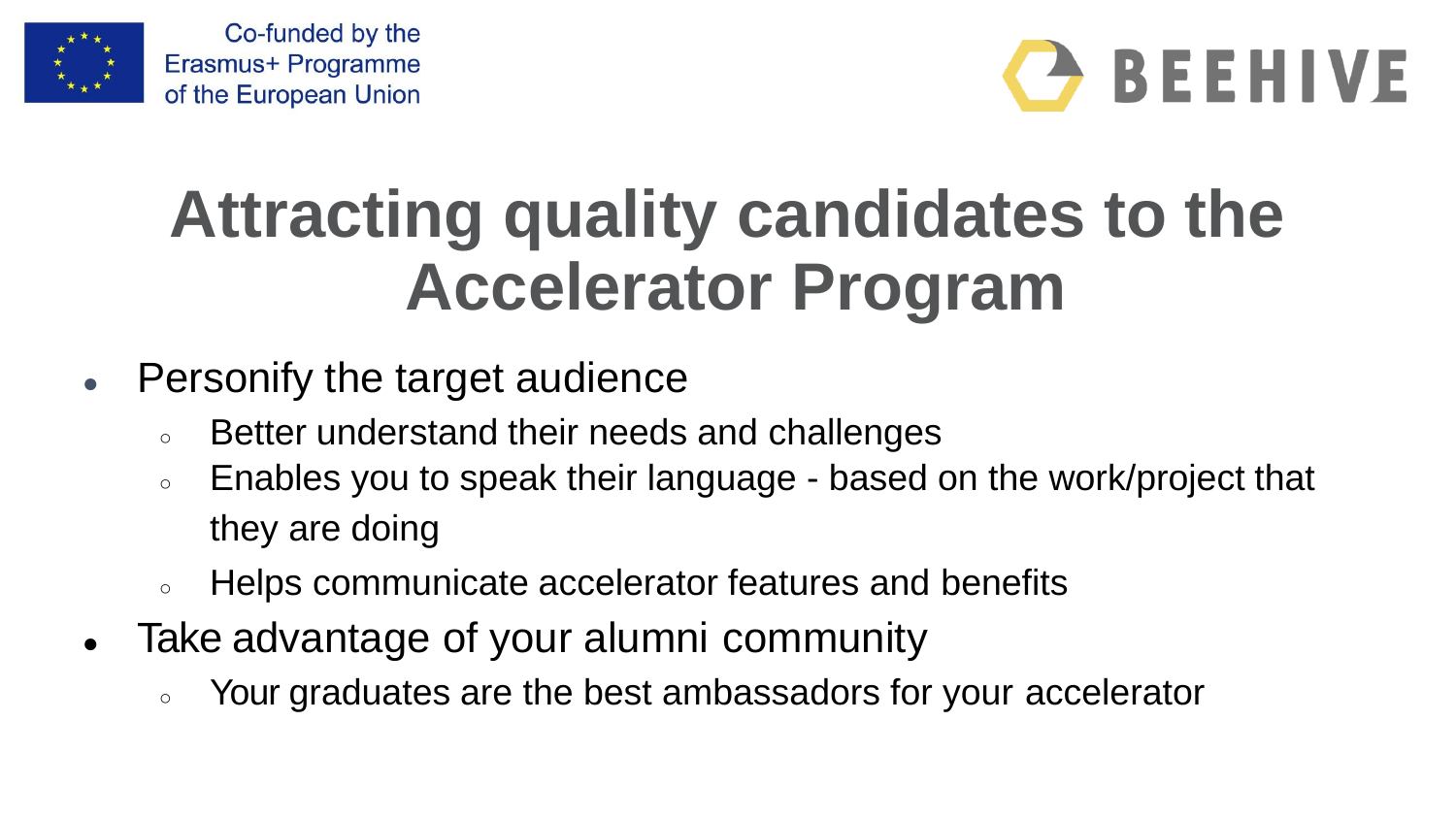



## **Creating internal and external networking opportunities**

Internal networking opportunities:

- Teams are not in competition
- FB group, Group Messaging **Threads**
- Classes, collaborative events

External networking opportunities:

- Give before you get mindset
- Good and rewarding experience for both
- Mixers, networking events, online channels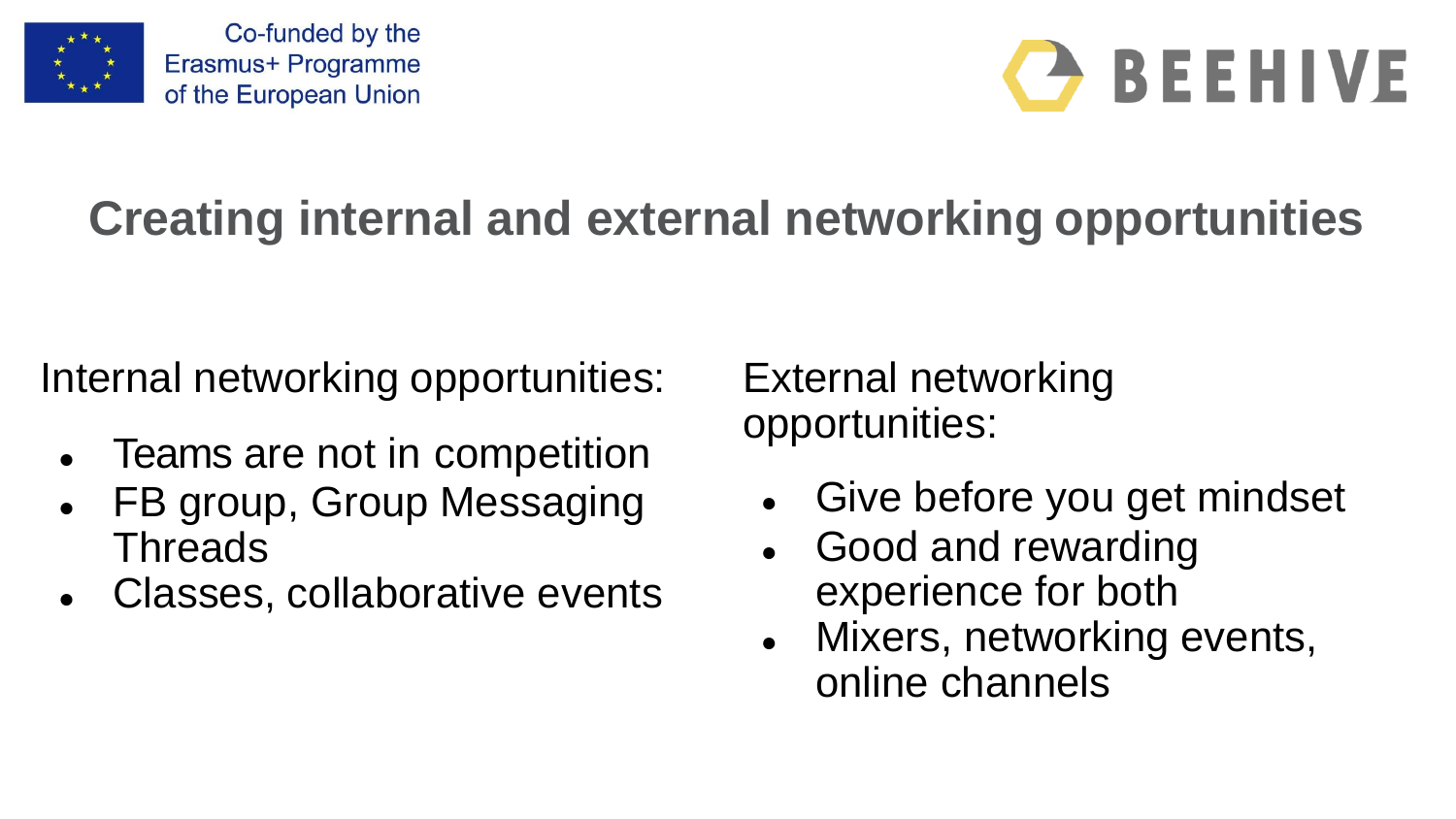



### Support services required post the Accelerator / Entrepreneurship Programme